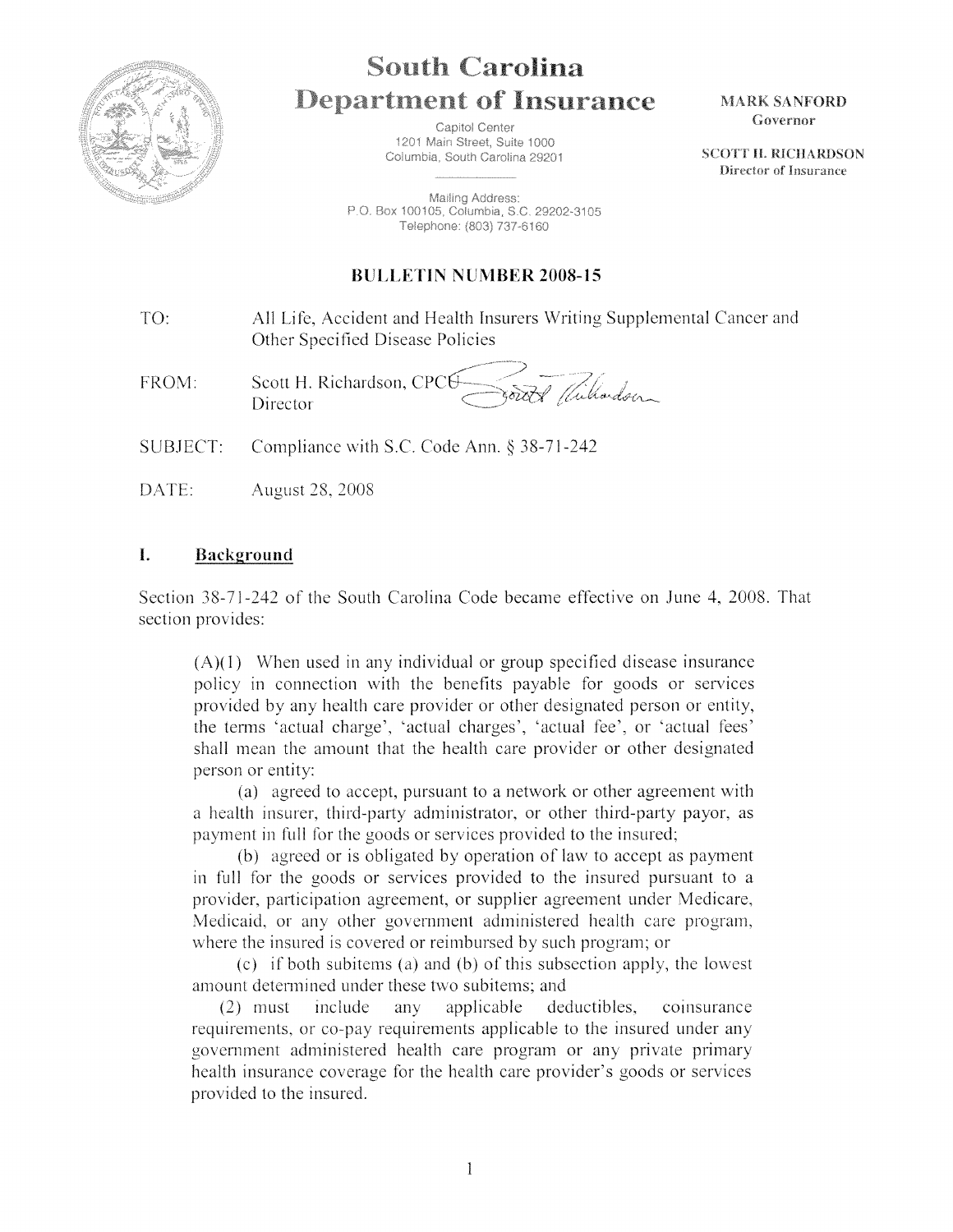(B) This section applies to any individual or group specified disease msurance policy issued to any resident of this State that contains the terms 'actual charge', 'actual charges', 'actual fee', or 'actual fees' and does not contain an express definition for the terms 'actual charge', 'actual charges', 'actual fee', or 'actual fees'.

(C) Notwithstanding any other provision of law, after the eflective date of this section, an insurer or issuer of any individual or group specified disease insurance policy shall not pay any claim or benefits based upon an actual charge, actual charges, actual fee, or actual fees under the applicable policy in an amount in excess of the 'actual charge', 'actual charges', 'actual fee', or 'actual fees' as defined in this section.''

This statute codifies the Department's longstanding interpretation of the term "actual charges" or similar wording in supplemental cancer policies. For many years, spanning the terms of three directors of insurance, the Depanment has consistently interpreted those terms to require insurers to pay benefits on an expense-incurred basis, and not to pay benefits to insureds in amounts greater then a medical provider agreed to accept as payment in full for services rendered to the insured.

Section 38-71-242 is based upon the same legal and public policy considerations upon which the Department has continuously relied in interpreting the term "actual charges" in supplemental disease policies. The statute embodies the basic principle of insurance, codified at S.C. Code Ann. § 38-1-20(19), that insurance is a contract of indemnification, and that an insured must suffer an actual out-of-pocket loss to receive payment of benefits. This construction of the term "actual charges" ensures that a few insureds and beneficiaries do not receive windfalls in the fonn of payments of benefits greater than sums actually paid to health care providers, either by insureds or beneficiaries, or by a primary health insurer. Such windfalls inevitably would cause premiums to increase exponentially for all and would restrict the availability and affordability of supplemental disease policies, to the detriment of the citizens of this state. Finally, the statute comports with the Department's consistent position that allowing payment of benefits in excess of amounts actually paid to health care providers creates opportunities for fraudulent conduct, such as deliberately inflating medical bills solely for the purpose of allowing an insured or beneficiary to collect greater benefits under a supplemental disease policy.

### **II. Compliance With S.C. Code Ann.§ 38-71-242**

Unless expressly required to do so by a final judgment issued before June  $4$ , 2008 by a court of competent junsdiction, insurers that have issued supplemental cancer policies or other specified disease policy in this state containing the tenn(s) ''actual charge," "actual charges," "actual fee," or "actual fees" and that do not contain an express definition of those terms may not pay any claim or any benefit in excess of the amount specified in S.C. Code Ann. § 38-71-242.